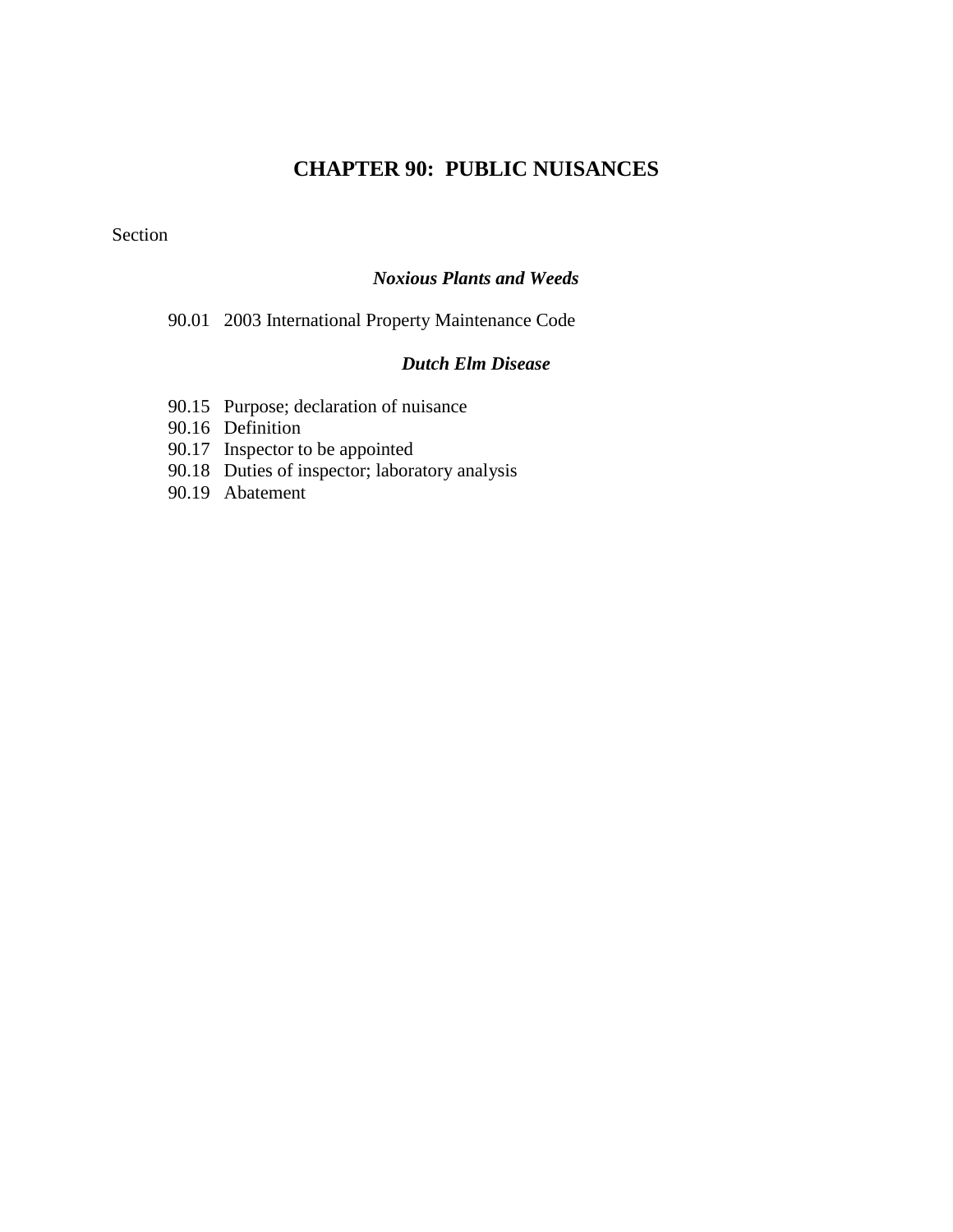#### *NOXIOUS PLANTS AND WEEDS*

#### **§ 90.01 2003 INTERNATIONAL PROPERTY MAINTENANCE CODE**

For the purpose of regulating noxious plants and weeds growing within the corporate limits of the Village, the Village adopts by reference the *2003 International Property Maintenance Code.* (Ord. (O)2005-04.32, passed 4-28-05)

## **§ 90.15 PURPOSE; DECLARATION OF NUISANCE**

Dutch Elm Disease is injurious and destructive to elm trees. Elm trees infected with Dutch Elm Disease serve as host trees or host plants and as such promote the prevalence and abundance of the pests and insects causing Dutch Elm Disease. In order to preserve the elm trees in the Village and control the spread of Dutch Elm Disease, it is necessary to declare any elm tree infested with Dutch Elm Disease a nuisance. (Ord. passed 8-2-62) Penalty, see § 10.99

#### **§ 90.16 DEFINITION**

For the purpose of this subchapter, the following definitions shall apply unless the context clearly indicates or requires a different meaning.

*DUTCH ELM DISEASE.* The infection, detrimental contact, or infestation of an elm tree by Dutch Elm Beetle or Elm Bark Beetle. (Ord. passed 8-2-62)

#### **§ 90.17 INSPECTOR TO BE APPOINTED**

The President of the Board of Trustees by and with the consent of the Board shall annually appoint a Horticultural Inspector who shall serve until his successor is appointed and qualified. The salary of the Inspector shall from time to time be determined. (Ord. passed 8-2-62)

## **§ 90.18 DUTIES OF INSPECTOR; LABORATORY ANALYSIS**

(A) If the Inspector shall have reason to believe that any elm tree, shrub, or bush has Dutch Elm Disease, the Inspector shall have the right to enter on the property or premises on which the tree, shrub, or bush is located and shall have the power to inspect or cause to be inspected from time to time the tree, shrub, or bush on the property. The Inspector shall have the right to remove a sufficient specimen form the tree, trees, bush, or shrubs for laboratory analysis.